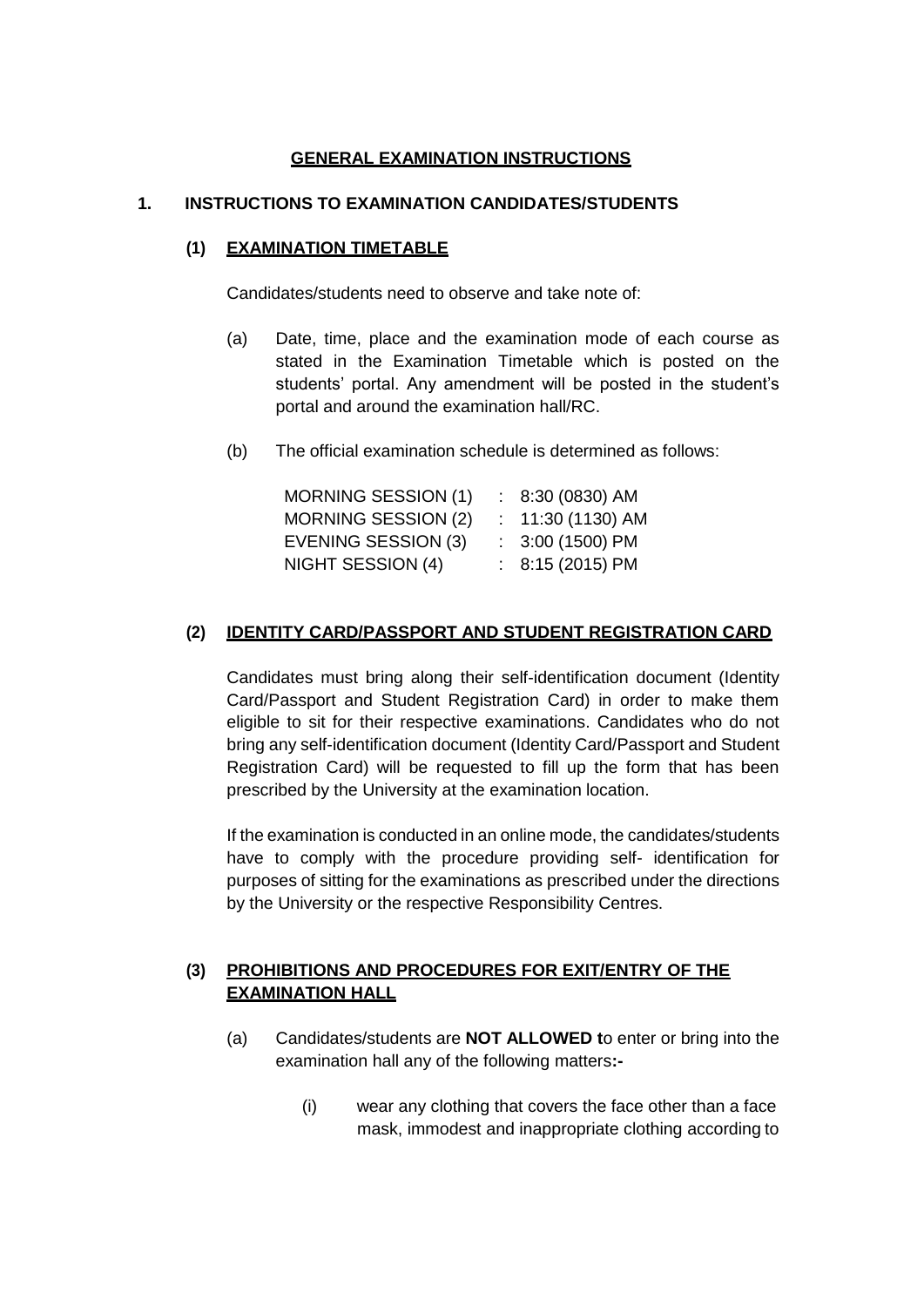the situation, for example, slippers, hats, shorts and gloves except for medical students during clinical and in the laboratory;

- (ii) any books, papers, brochures, pictures or any documents or other items except for goods/materials that are allowed by the Examiner/Invigilator/Chief Invigilator;
- (iii) communication equipment which is mobile phones. If the mobile phones are taken in, the candidates/students are required to turn them off and put them in the plastic bag supplied before putting them under the table;
- (iv) electronics equipments (including those with casing) or gadgets such as calculators, smart watches, ear plugs, tablets, laptops, electronic dictionaries with memory capacity;
- (v) personal items (any forms of bag including handbags, wallets, purses and so on), cigarette including vape, drinks and food are prohibited save for drinking water/mineral water in a small bottle which is transparent and has to be placed under the examination table.

If any candidate/student do any matter or accidentally bring in any of the things mentioned in para 3(a) above, the candidate/student **CAN** be asked to leave the examination hall by the Invigilator/Chief Invigilator, if he refuses to do so.

If the examination is conducted using the online mode, the candidates/students are not allowed to have access to books or any material in any form or format or has access to any links illegally unless it is allowed for the subject concerned.

- (b) Candidates/students **ARE NOT ALLOWED** to bring out of the examination hall any of the following items:-
	- (i) the question paper and attachments provided unless with the permission of the Invigilator/Chief Invigilator;
	- (ii) examination answer booklet (which has been used or not used);
	- (iii) the student's answer script and/or the Multiple Choice Question (MCQ) paper;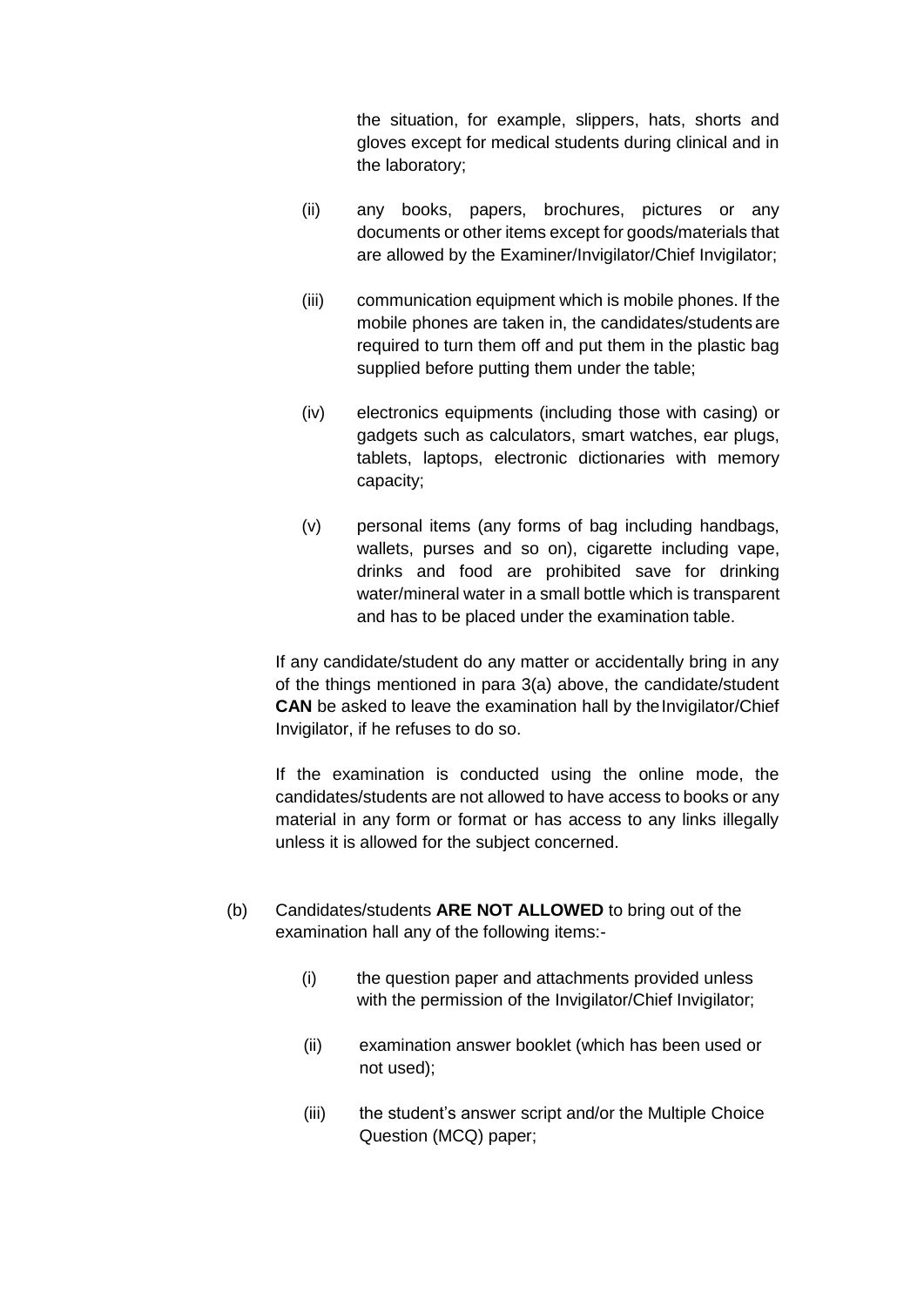- (iv) examination materials which were supplied (such as acts, log books and so on);
- (v) examination attendance slip;

If the examination is conducted using the online mode, the candidates/students are not allowed to make a duplicate copy or download in any form and format, the examination questions and answer scripts unless as is allowed or instructed in accordance with the subject concerned.

- (c) The procedure to exit/enter the examination hall is as follows:-
	- (i) candidates/students **are not allowed to enter** the examination hall **30 minutes after the examination begins.** Howsoever, candidates/students who are late but not later than the 30 minutes time limit may be allowed to enter with the permission of the Chief Invigilator and will not be given extra time for the examination for the paper concerned;
	- (ii) candidates/students **are not allowed to leave** the examination hall within **the first 30 minutes after the examination begins** AND **15 minutes before the examination ends**;
	- (iii) candidates/students are not allowed to enter or leave the examination hall until the Chief Invigilator has made the announcement to do so.
	- (iv) Candidates are responsible for sitting in the spaces provided for each examination paper.

If the examination is conducted using the online mode, the candidates/students are required to comply with the instructions that have been laid down regarding the attendance or access to the relevant link and the time period which has been set to conduct the said examination. The failure of a candidate/student to comply with the said instructions which have been laid down and complete the examination within the time period which has been determined, it then becomes the responsibility of the candidate/student, unless the candidate/student can prove that he was facing a technical problem which was beyond his control.

#### **(4) INSTRUCTIONS WHEN INSIDE THE EXAMINATION HALL**

(a) Candidates/students **CANNOT**-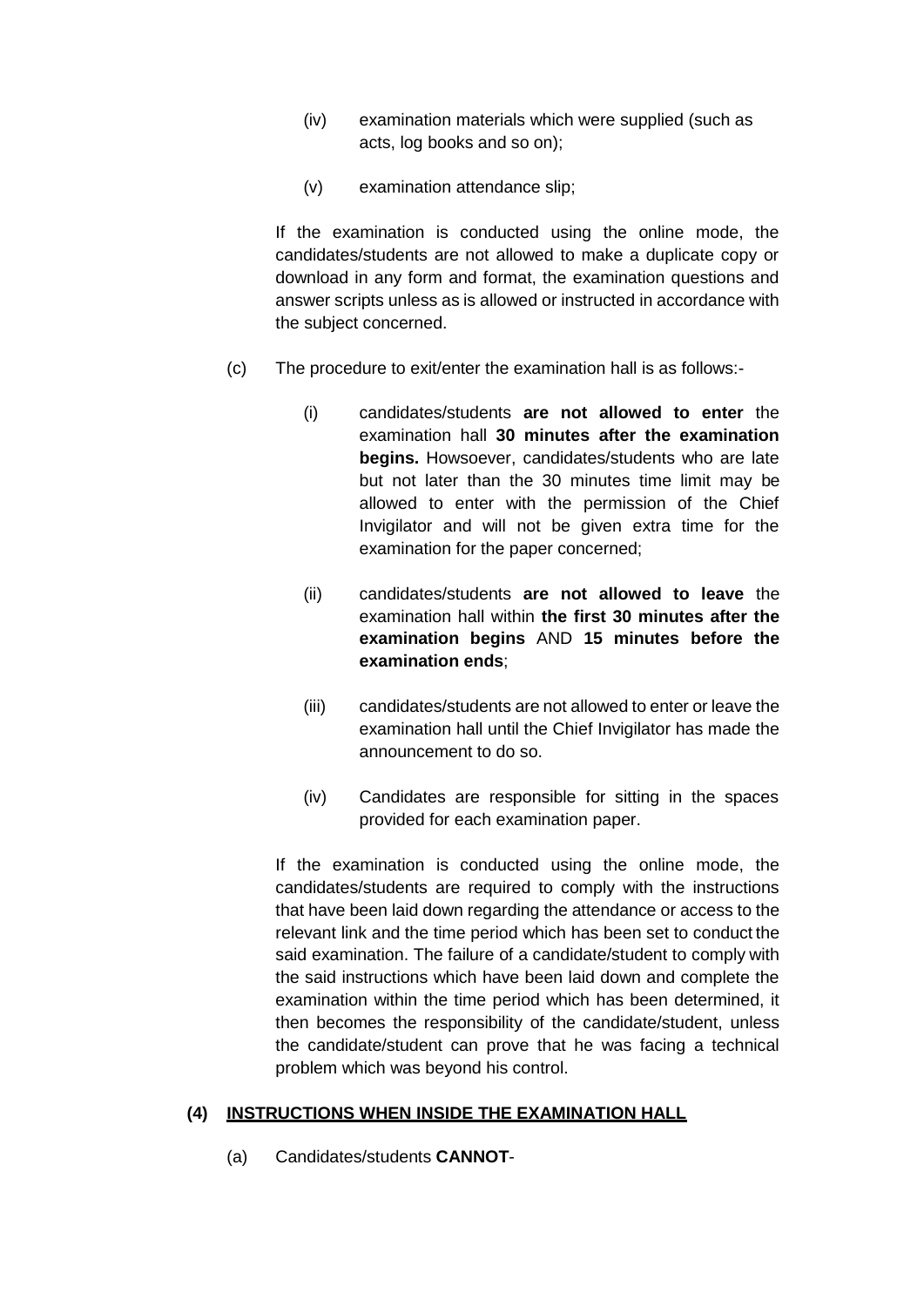- (i) receive any books, papers, brochures or pictures or any other documents and electronic/telecommunication devices from anyone, except goods/materials allowed by and supplied by the Examiner/Invigilator/Chief Invigilator;
- (ii) communicate and interact with one another in any way during the examination. If candidates/students want to speak to the Examiner/Invigilator/Chief Invigilator, candidates/students must raise their hands;
- (iii) leave the examination hall except with the permission of the Examiner/Invigilator/Chief Invigilator. If candidates/students want to go to the toilet, the candidates/students must raise their hands. The candidates/students will be accompanied by an identified staff/examination assistant.

If the examination is conducted using the online mode, candidates/students are not allowed to contact or communicate with any other students or any other persons, using any method or medium of communication save as is allowed or instructed for the subject concerned.

(b) Once seated, or after having access to the examination access or link (for examinations conducted using the online mode), the

## **CANDIDATES/STUDENTS MUST-**

- (i) fill in the attendance details in the Attendance Slips and put it together with the self-identification document on the right-hand corner of the table to be collected by the Invigilators, or fill in the attendance details according to the format instructed (if the examination is conducted using the online mode);
- (ii) comply with all instructions listed on the front page of the question paper and answer booklet and write any information needed on the answer booklet. All outlines of answers must be made in the answer booklet only. Candidates/students are not allowed to tear/separate any part of paper of the answer booklet. If the examinations are conducted using the online mode, candidates/students have to comply with the instructions to answer the questions as has been determined.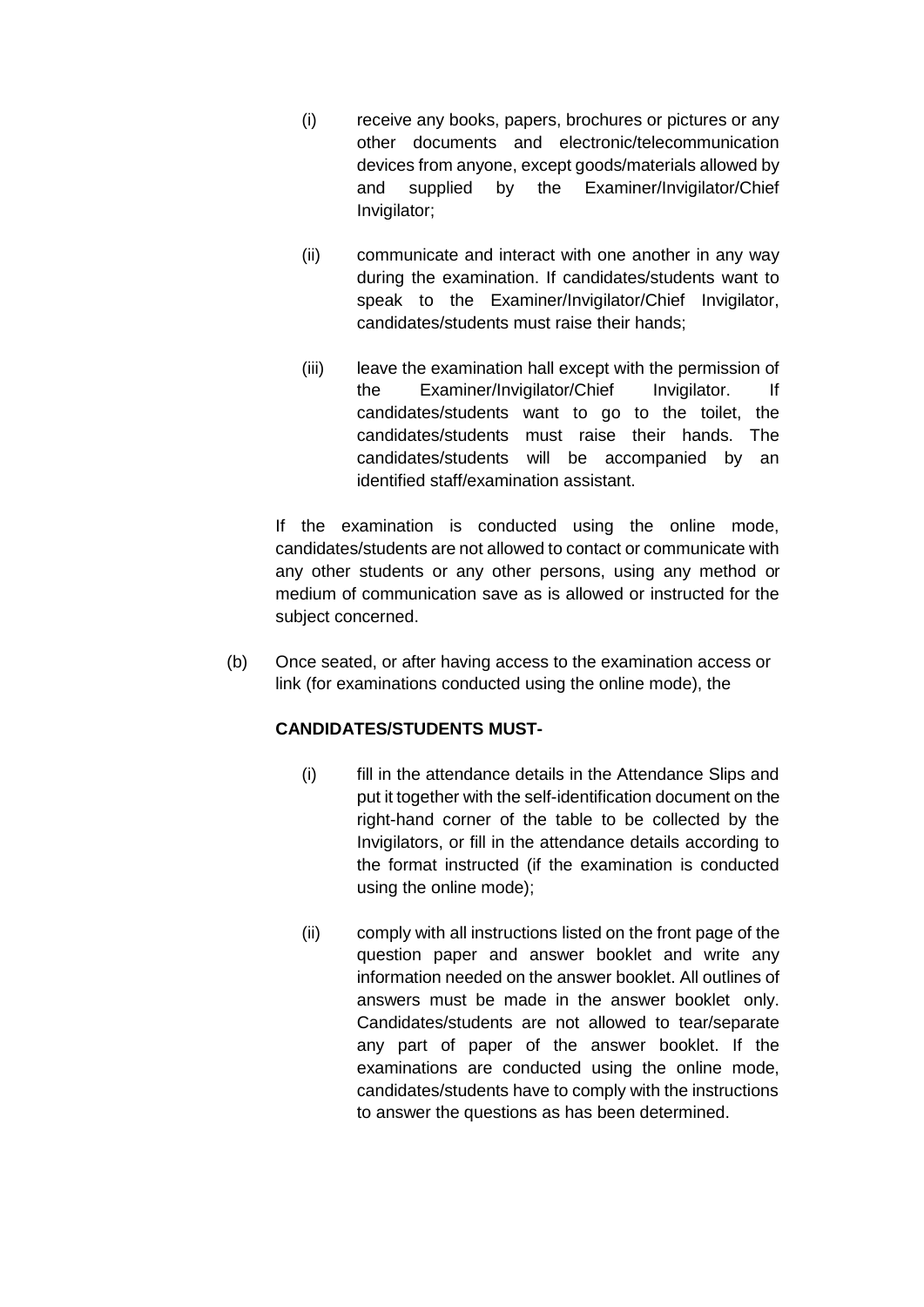# (iii) **CANDIDATES/STUDENTS ARE PROHIBITED FROM WRITING THEIR NAMES OR ANY NOTES TO THE EXAMINERS ON THE ANSWER BOOKLET.**

## **(5) INSTRUCTIONS AFTER THE END OF EXAMINATION**

- (a) **CANDIDATES/STUDENTS MUST** take note and take the following actions after the Examiner/Invigilator/Chief Invigilator announces the end of each examination-
	- (i) stop writing;
	- (ii) bind additional answer booklet and any additional answer scripts (if any) to the main answer booklet; and
	- (iii) place the answer booklet on the right-hand corner of their respective examination tables to allow the Examiner/Invigilator/Chief Invigilator to collect the answer booklet.
- (b) If the examination is conducted using the online mode, the candidates/students are required to submit or produce theanswers according to the format or medium and within the duration as has been prescribed for the subject concerned.

## **2. SUSPENSION OR CANCELLATION OF EXAMINATION**

- (1) If the Vice-Chancellor has reasons to believe that the state or the contents of any examination question or content of any examination question papers may have been known prior to the date and time of the actual exam by any person other than the examiners or the Committee of Examiners concerned or the Registrar or any person authorized by the Registrar,the Vice-Chancellor may order the suspension of the examination or cancellation of the examination question papers and give instruction to prepare new question papers.
- (2) If a situation arises where the Examiner/Invigilator/Chief Invigilator is of the opinion the cancellation or postponement of an examination is required, he shall stop the examination and, has to quickly collect all the answer sheets that have been written and report the matter to the Vice-Chancellor.
- (3) If the examination is conducted using the online mode, and the Vice-Chancellor is satisfied that cheating or leakage has occurred in the examination or there was an occurrence of an incident which has resulted in the examination being unfair to any candidate/student, the Vice-Chancellor may issue an order to consider the examination that took place